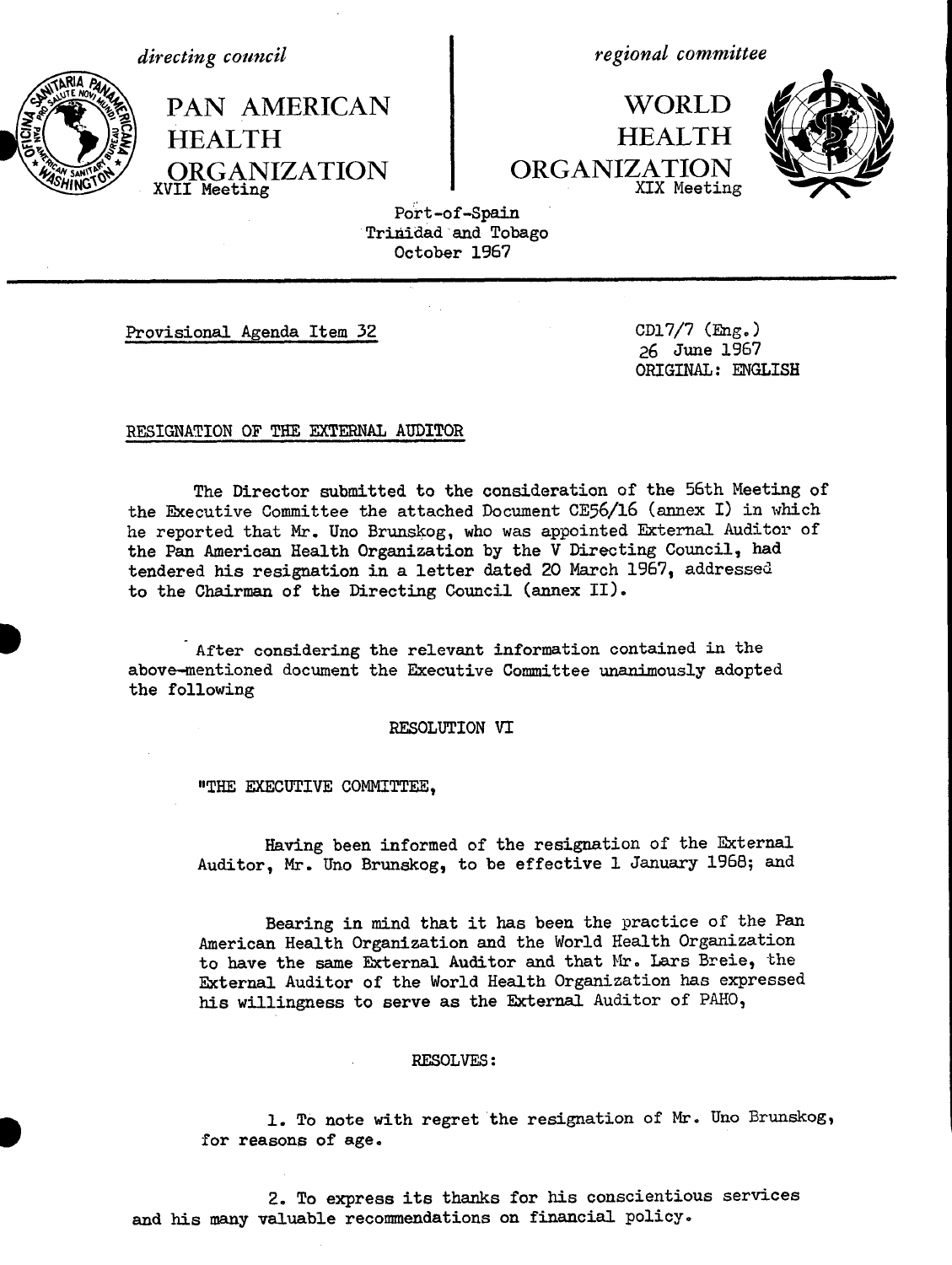$\sim 10^{-10}$ 

 $\chi^2$  ,  $\chi^2$ 

 $\mathcal{A}=\{x_1,\ldots,x_n\}$  , where  $\mathcal{A}=\{x_1,\ldots,x_n\}$  ,  $\mathcal{A}=\{x_1,\ldots,x_n\}$ 

 $\label{eq:2.1} \frac{1}{\sqrt{2\pi}}\int_{\mathbb{R}^3}\frac{1}{\sqrt{2\pi}}\left(\frac{1}{\sqrt{2\pi}}\int_{\mathbb{R}^3}\frac{1}{\sqrt{2\pi}}\int_{\mathbb{R}^3}\frac{1}{\sqrt{2\pi}}\frac{1}{\sqrt{2\pi}}\frac{1}{\sqrt{2\pi}}\frac{1}{\sqrt{2\pi}}\frac{1}{\sqrt{2\pi}}\frac{1}{\sqrt{2\pi}}\frac{1}{\sqrt{2\pi}}\frac{1}{\sqrt{2\pi}}\frac{1}{\sqrt{2\pi}}\frac{1}{\sqrt{2\pi}}\frac{1}{\sqrt{$ 

 $\frac{1}{2}$  ,  $\frac{1}{2}$  ,  $\frac{1}{2}$ 

 $\mathcal{L}^{\text{max}}_{\text{max}}$ 

 $\sim 10^{11}$  m  $^{-1}$ 

 $\sim 10^{11}$  km

**t**

**E**

 $\mathcal{L}_{\text{in}}$ 

 $\sim 10$ 

3. To recommend to the Directing Council that it appoint the External Auditor of the World Health Organization to be the External Auditor of the Pan American Health Organization".

 $\sim 10^{-11}$ 

 $\zeta_{\rm max}$ 

in<br>Album

 $\bar{z}$ 

 $\omega = \sqrt{\omega}$ 

 $\mathcal{L}^{\text{max}}$ 

 $\label{eq:2.1} \begin{split} \mathcal{L}_{\text{max}}(\mathcal{L}_{\text{max}}(\mathbf{X}, \mathbf{X})) = \mathcal{L}_{\text{max}}(\mathbf{X}, \mathbf{X}) \\ \mathcal{L}_{\text{max}}(\mathbf{X}, \mathbf{X}) = \mathcal{L}_{\text{max}}(\mathbf{X}, \mathbf{X}) \\ \mathcal{L}_{\text{max}}(\mathbf{X}, \mathbf{X}) = \mathcal{L}_{\text{max}}(\mathbf{X}, \mathbf{X}) \\ \mathcal{L}_{\text{max}}(\mathbf{X}, \mathbf{X}) = \mathcal{L}_{\text{max}}(\mathbf{X}, \mathbf{X}) \\ \mathcal$ 

 $\mathbb{R}^2$ 

 $\ddot{\phantom{a}}$ 

 $\label{eq:2.1} \frac{1}{\sqrt{2\pi}}\sum_{i=1}^n\frac{1}{\sqrt{2\pi}}\sum_{i=1}^n\frac{1}{\sqrt{2\pi}}\sum_{i=1}^n\frac{1}{\sqrt{2\pi}}\sum_{i=1}^n\frac{1}{\sqrt{2\pi}}\sum_{i=1}^n\frac{1}{\sqrt{2\pi}}\sum_{i=1}^n\frac{1}{\sqrt{2\pi}}\sum_{i=1}^n\frac{1}{\sqrt{2\pi}}\sum_{i=1}^n\frac{1}{\sqrt{2\pi}}\sum_{i=1}^n\frac{1}{\sqrt{2\pi}}\sum_{i=1}^n\$ 

 $\mathcal{A}^{\mathcal{A}}$ 

 $\mathcal{L}_{\mathbf{z}}$ 

 $\sim 10^6$ 

 $\mathcal{L}^{\text{max}}$  and  $\mathcal{L}^{\text{max}}$ 

 $\sim 10$ 

 $\label{eq:2.1} \frac{1}{\sqrt{2\pi}}\int_{0}^{\infty}\frac{1}{\sqrt{2\pi}}\left(\frac{1}{\sqrt{2\pi}}\right)^{2\alpha} \frac{1}{\sqrt{2\pi}}\int_{0}^{\infty}\frac{1}{\sqrt{2\pi}}\frac{1}{\sqrt{2\pi}}\frac{1}{\sqrt{2\pi}}\frac{1}{\sqrt{2\pi}}\frac{1}{\sqrt{2\pi}}\frac{1}{\sqrt{2\pi}}\frac{1}{\sqrt{2\pi}}\frac{1}{\sqrt{2\pi}}\frac{1}{\sqrt{2\pi}}\frac{1}{\sqrt{2\pi}}\frac{1}{\sqrt{2\pi}}\frac{$ 

It is incumbent upon the Directing Council, in conformity with Financial Regulation 12.1, to appoint the External Auditor of the Pan American Health Organization.  $\mathcal{L}_{\text{max}} = 100$  $\mathcal{L}_{\text{max}}$ 

Annexes

 $\label{eq:2} \mathcal{L}(\mathbf{y}) = \mathcal{L}(\mathbf{y}) \mathcal{L}(\mathbf{y})$  where

 $\mathcal{L}_{\mathbf{z}}$  ,  $\mathcal{L}_{\mathbf{z}}$  ,  $\mathcal{L}_{\mathbf{z}}$  ,  $\mathcal{L}_{\mathbf{z}}$  ,  $\mathcal{L}_{\mathbf{z}}$ 

 $\mathcal{L}_{\mathcal{L}}$ 

 $\mathcal{L}^{\text{max}}_{\text{max}}$ 

 $\mathbb{R}^2$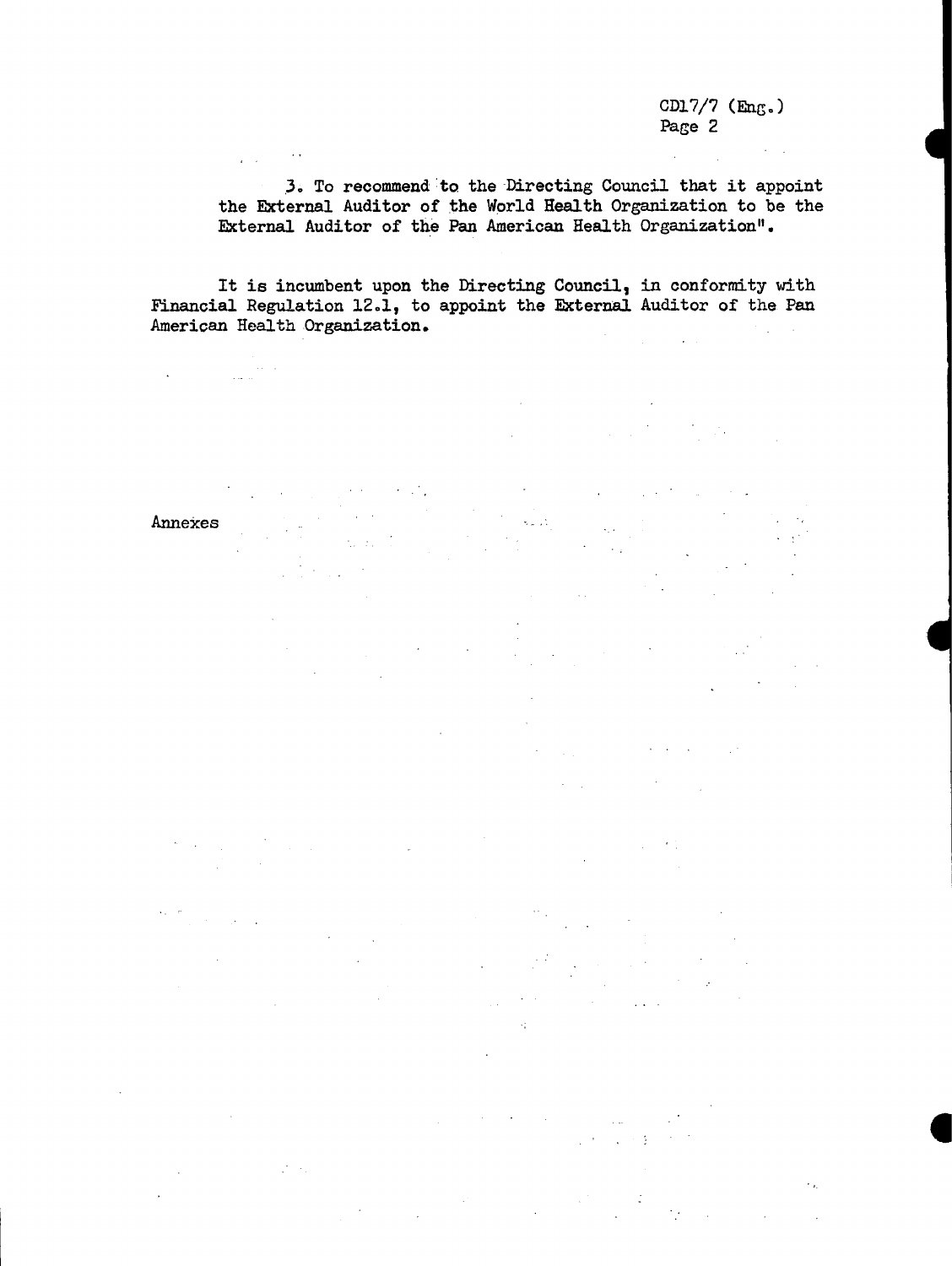*the directing council* 

**PAN AMERICAN i** WORLD HEALTH<br>
ORGANIZATION ORGANIZATION **ORGANIZATION** 

*executive committee of*<br> *the directing council*<br> *the regional committee* 



56th Meeting Washington, D. C. April-May 1967

Provisional Agenda Item 19 CE56/16 (Eng.)

.14 April 1967 ORIGINAL: ENGLISH

 $\mathcal{L}^{\text{max}}_{\text{max}}$  , where  $\mathcal{L}^{\text{max}}_{\text{max}}$ 

# RESIGNATION OF THE EXTERNAL AUDITOR

The Director has the honor to inform the Executive Committee that Mr. Uno Brunskog, who was appointed External Auditor of the Organization by the V Directing Council, pursuant to Financial Regulations 12.1, has tendered his resignation.

Since his appointment Mr. Brunskog has served with distinction, and the recommendations on the financial policy of the Organization which he has included in his reports from time to time have been extremely valuable.

For reasons of age, he resigned from his position of External Auditor of the World Health Organization at the end of 1966 and, in a letter dated 20 March 1967, he has tendered his resignation to the Directing Council of the Pan American Health Organization, to become effective on 1 January 1968.

It has been the practice of the Pan American Health Organization and the World Health Organization to have the same External Auditor. The present External Auditor of WHO is Mr. Lars Breie, Auditor General of Norway.

In view of this, the Executive Committee may wish to adopt a resolution along the following lines:

### Proposed Resolution

The Executive Committee,

Having been informed of the resignation of the External Auditor, Mr. Uno Brunskog, to be effective 1 January 1968, and

Bearing in mind that it has been the practice of the Pan American Health Organization and the World Health Organization to have the same external Auditor and that Mr. Lars Breie, the External Auditor of the World Health Organization has expressed his willingness to serve as the External Auditor of PAHO,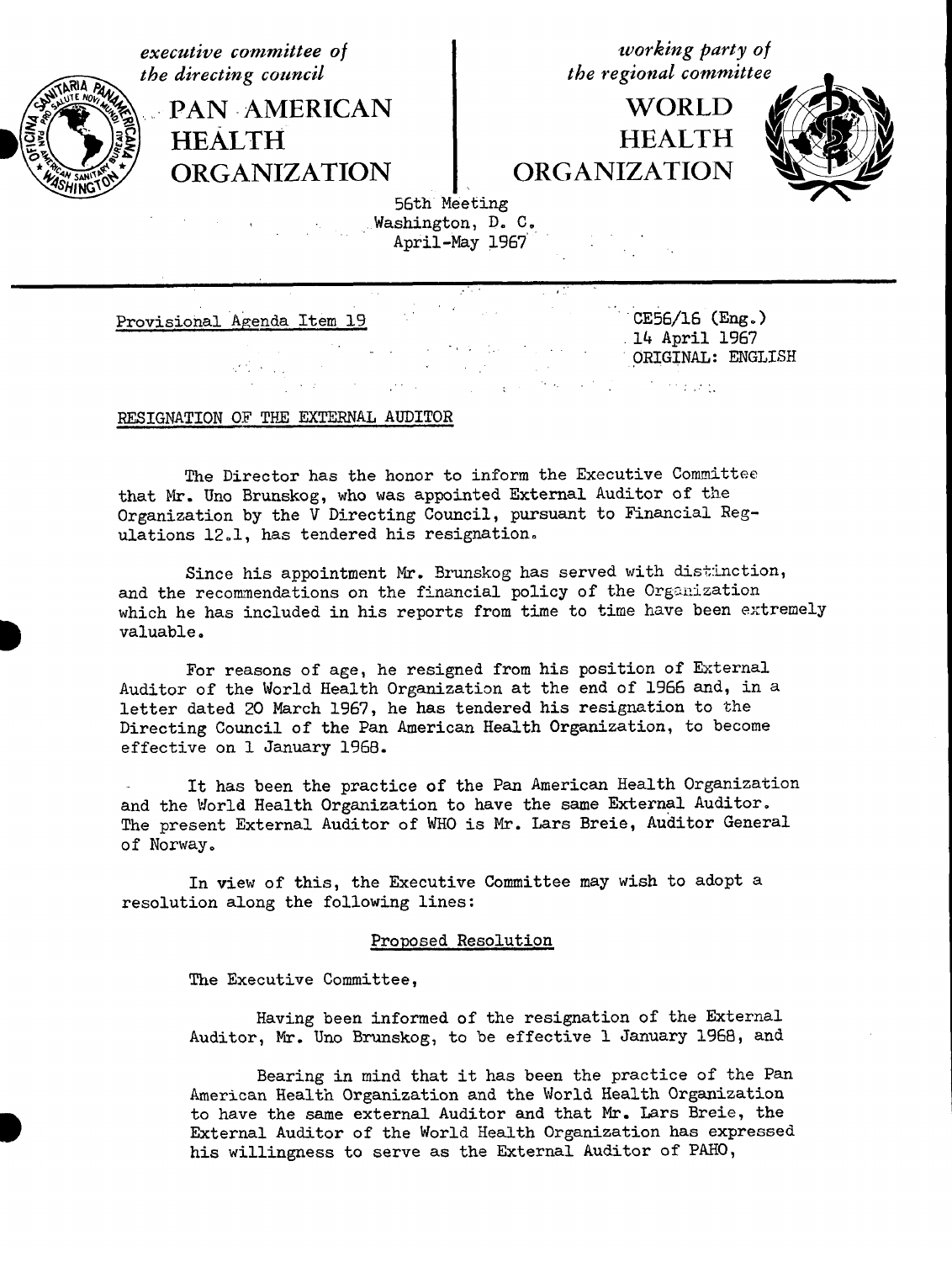CE56/16 (Eng.) Page 2

## RESOLVES:

1. To note with regret the resignation of Mr. Uno Brunskog, for reasons of age.

2. To express its thanks for his conscientious services and his many valuable recomendations on financial policy.

3. To recommend to the Directing Council that it appoint the External Auditor of the World Health Organization to be the External Auditor of the Pan American Health Organization.

 $\mathbb{R}^2$